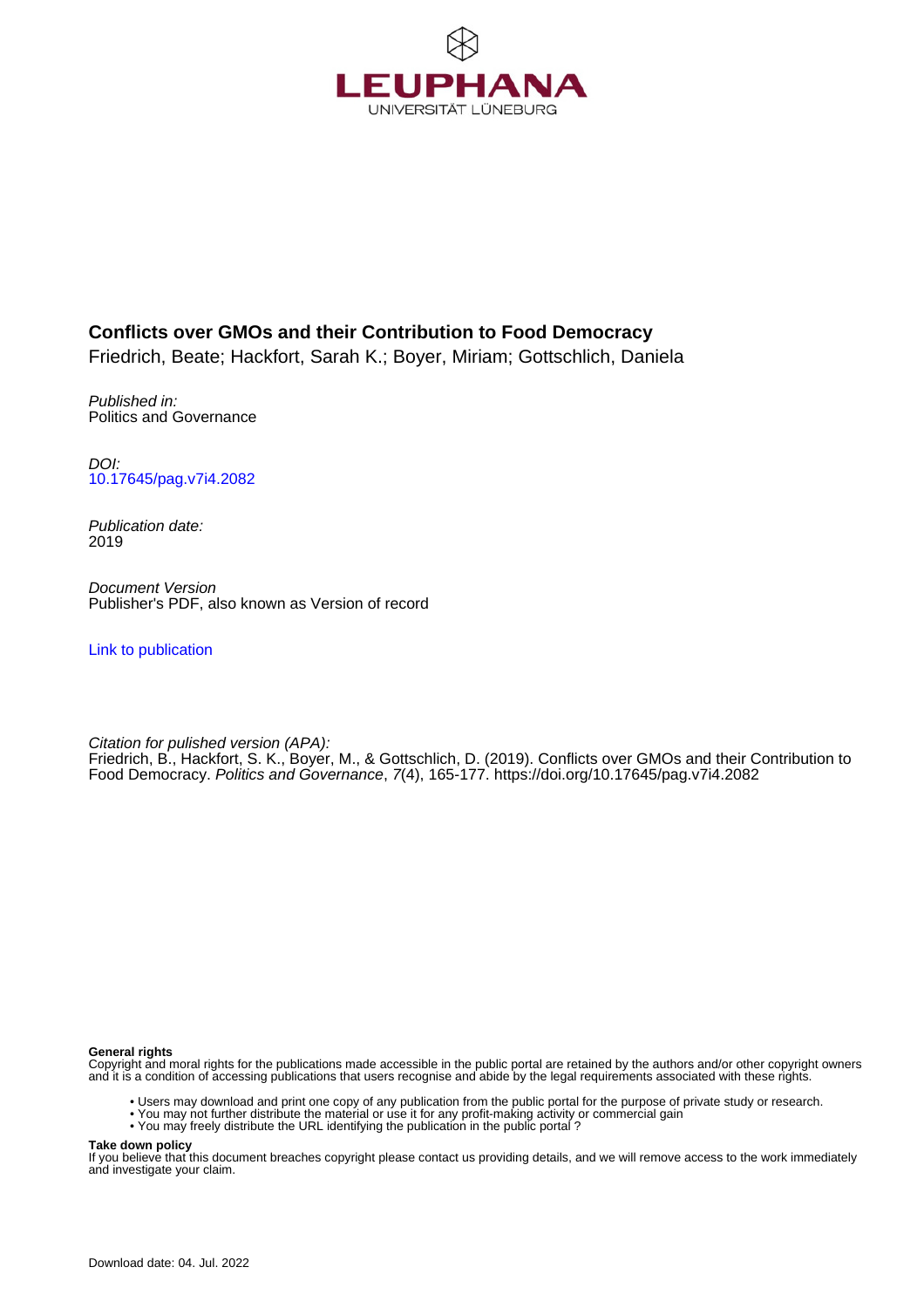

### Article

# **Conflicts over GMOs and their Contribution to Food Democracy**

Beate Friedrich  $1.*$ , Sarah Hackfort  $^2$ , Miriam Boyer  $^3$  and Daniela Gottschlich  $^4$ 

<sup>1</sup> Institute of Sustainability Governance, Leuphana University of Lüneburg, 21335 Lüneburg, Germany;

E-Mail: beate.friedrich@uni.leuphana.de

<sup>2</sup> IZT—Institute for Future Studies and Technology Assessment, 14129 Berlin, Germany; E-Mail: s.hackfort@izt.de

<sup>3</sup> Department of Agriculture and Food Policy, Faculty of Life Sciences, Humboldt-Universität zu Berlin, 10099 Berlin, Germany; E-Mail: miriam.boyer@hu-berlin.de

<sup>4</sup> Institute for Diversity, Nature, Gender and Sustainability (diversu e.V.), 21339 Lüneburg, Germany; E-Mail: gottschlich@diversu.org

\* Corresponding author

Submitted: 15 March 2019 | Accepted: 31 July 2019 | Published: 28 October 2019

### **Abstract**

The use of genetically modified organisms (GMOs) embodies a specific vision of agricultural systems that is highly controversial. The article focuses on how conflicts over GMOs contribute towards food democracy. Food democracy is defined as the possibility for all social groups to participate in, negotiate and struggle over how societies organize agricultural production, thereby ensuring that food systems fulfil the needs of people and sustain (re)productive nature into the future. EU agricultural policy envisages the coexistence of agricultural and food systems with and without GMOs. This policy, which on the surface appears to be a means of avoiding conflict, has in fact exacerbated conflict, while creating obstacles to the development of food democracy. By contrast, empirical analysis of movements against GMOs in Germany and Poland shows how they create pathways towards participation in the food system and the creation of alternative agricultural futures, thereby contributing to a democratization of food systems and thus of society–nature relations. Today, as products of new breeding techniques such as genome editing are being released, these movements are gaining new relevance.

### **Keywords**

agriculture; conflicts; food democracy; genetically modified organisms; new breeding techniques; social ecology; social movements; society–nature relations

### **Issue**

This article is part of the issue "New Perspectives on Food Democracy" edited by Basil Bornemann (University of Basel, Switzerland) and Sabine Weiland (Université Catholique de Lille, France).

© 2019 by the authors; licensee Cogitatio (Lisbon, Portugal). This article is licensed under a Creative Commons Attribution 4.0 International License (CC BY).

## **1. Introduction**

Since the 1970s, and even more since the early 2000s, various socio-environmental struggles in policy fields such as climate, energy, mobility and, not least, food can be identified as part of a new movement concerned with the democratization of society–nature relations. Struggles against the implementation of genetically modified plants and animals in agriculture are an essential part of the movement for food democracy, in which "agricultural policy is perceived as a citizens' affair" (Haerlin, 2013, p. 47, authors' translation).

Conflicts over food relations are processes in which participation in policy making and forms of agricultural production and consumption are struggled over and (temporarily) decided. In this study, we focus on conflicts over genetically modified organisms (GMOs) in agriculture and analyse their contribution to food democracy. The application of genetic engineering has given rise to a large number of social conflicts, from scientific debates regarding the safety and appropriate use of the technology, to disputes among agricultural producers and conflicts involving consumers (cf. Friedrich, 2015; Levidow & Carr, 2010). In addition to highlighting key is-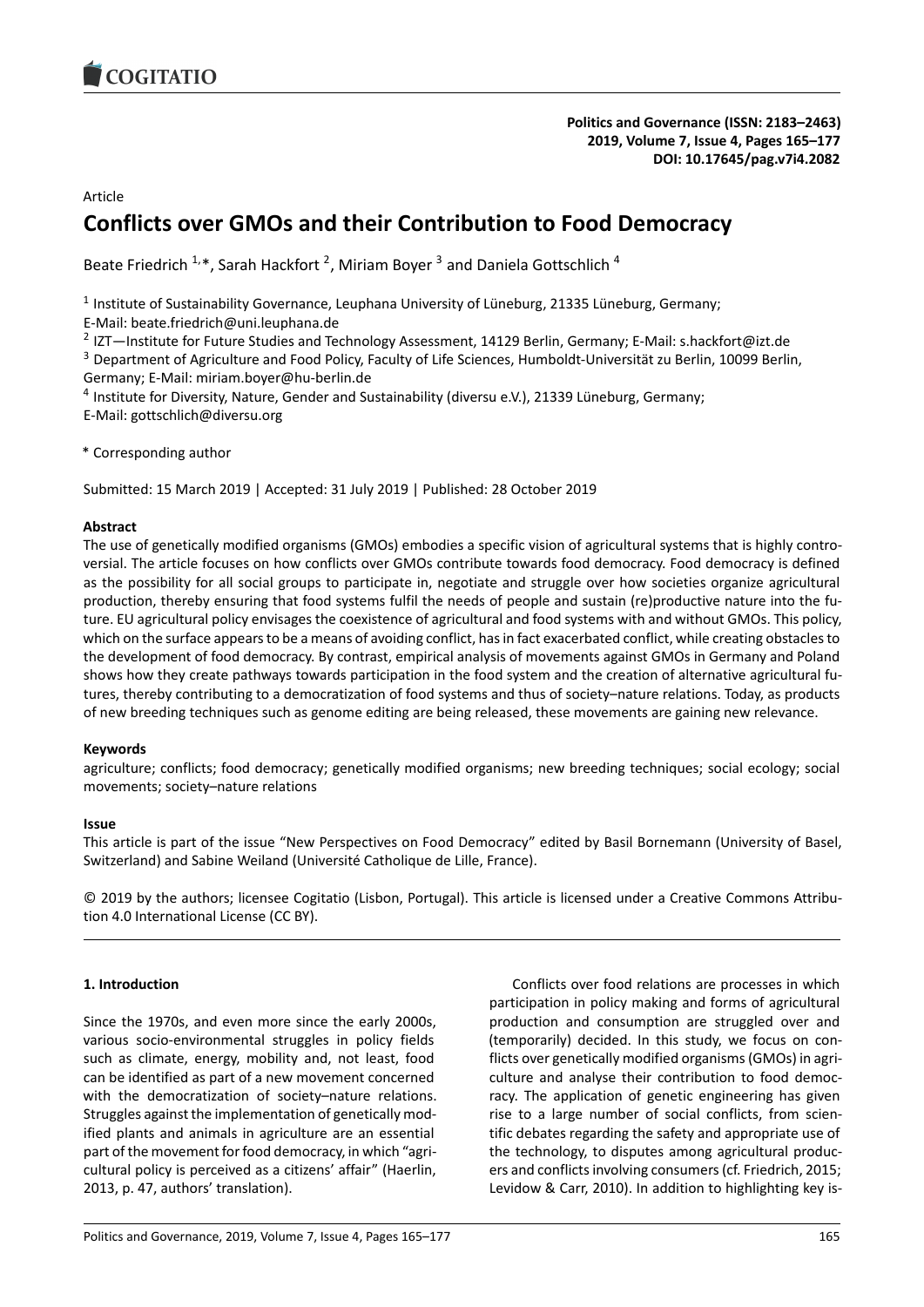sues raised by the development of GMOs these conflicts raise broader questions: regarding what kind of agriculture is desirable, what kinds of food should be produced, what kinds of technology should be used, and who should have access to and control over these technologies, among others. Moreover, laws and other policies intended to resolve these disputes themselves become the object of new conflicts (Gottschlich, Sulmowski, & Friedrich, 2017). Our research question is: How do conflicts over GMOs contribute to a democratization of society–nature relations? How the way these conflicts are dealt with over time shapes specific constellations of society–nature relations that can also be more or less democratic, in the sense that participation becomes more or less possible or that conflicts give rise to outcomes that are more or less sustainable. In the empirical examples below, the focus is specifically on how and to what extent such conflicts enable food democracy. The analytical findings of this study not only shed light on the constitution of food democracy, but can also be helpful for understanding how conflicts in other policy fields, such as energy or mobility, contribute to a democratization of society–nature relations.

After outlining our conceptual framework (Section 2), we describe the context for our empirical case study of the movements against GMOs in Germany and Poland and present the results (Section 3). This is followed by a discussion of our findings regarding the contribution of conflicts surrounding GMOs to food democracy (Section 4). The final section summarizes our argument and considers new issues raised by the further development of GMOs and new breeding techniques (Section 5).

### **2. Conceptual Framework: Substantive and Procedural Dimensions of Food Democracy from a Critical-Emancipatory Perspective**

Food democracy can be defined as the possibility for all social groups to participate in, negotiate and struggle over how societies organize agricultural production, thereby ensuring that food systems fulfil the needs of people and sustain (re)productive nature into the future. We follow Hassanein (2003, p. 83), who argues that "food democracy ideally means that all members of an agrofood system have equal and effective opportunities for participation in shaping that system, as well as knowledge about the relevant alternative ways of designing and operating the system." Hassanein (2003, p. 85) considers food democracy as a pragmatic device for incremental change towards a radical transformation of the food system and places active participation and political engagement (e.g., social movements that exert pressure on existing social structures) at the core of food democracy. Similarly, Petetin maintains that food democracy is about empowering people to influence food systems, leading towards "a more sustainable and just society where the public can actively participate in the decision-making process for foods" (Petetin, 2016, p. 1). While recognizing the importance of participation, in this study we adopt a broader definition of food democracy. We draw on Fraser's (2009) work on democracy and justice to differentiate between: (1) the procedural dimension of food democracy, i.e., participatory processes leading to the creation of spaces for debate, negotiation and protest; and (2) the substantive dimension of food democracy, i.e., the outcomes and impacts of specific modes of agricultural production.

With regard to the procedural dimension, we agree with Barber (1984/2003) that direct participation is imperative for a 'strong democracy' that goes beyond mere representation (cf. Behringer & Feindt, 2019). Participation may take various forms: from taking part in institutionalized negotiation processes to resistance and civil disobedience. It may also take place on different levels, giving rise to social change through top-down development of policies and associated legislation, or through bottom-up engagement in grassroots activities, including boycotts and protests. Participation is structured by other social relations that determine access to resources or influence the emergence of social inequalities, including class and gender (Fraser, 2009). This emphasis on participation encompasses important aspects of the food sovereignty debate (Carlson & Chapell, 2015). As a "social movement" (Petetin, 2016, p. 1) and "a set of demands from below" (Lang, 1999, p. 218), the political movement for food sovereignty emerged out of struggles to counter neoliberal trade, distribution, land-use and resource regimes that are asymmetrical and limit or exclude large groups of people from participation in shaping the future of food systems (McMichael, 2014). The availability of spaces for public debate and negotiation, for protest and resistance, also constitutes an important condition for food democracy. Demands for both food democracy and food sovereignty go beyond 'voting with your fork,' recognising that achieving sustainable agricultural systems will require structural changes in power relations, decision-making, and in "*how* we do democracy" (Carlson & Chapell, 2015, p. 7, emphasis in original).

At the same time, we maintain that substantive outcomes of the food system are equally important for food democracy. One important substantive outcome identified in debates surrounding food sovereignty and democracy is sustainability (Hassanein, 2003, p. 78; Loos et al., 2014; Petetin, 2016, p. 2; Wittman, 2011). Here, we highlight care and justice as essential elements of sustainability (Gottschlich & Bellina, 2016). Specifically, our understanding of sustainability is based on the concept of a care-centred economy that includes caring not only for people but also for "more than human worlds" (Gottschlich & Katz, 2018, p. 84; see also Puig de la Bellacasa, 2017). To maintain and sustain the '(re)productivity of society and nature' (Biesecker & Hofmeister, 2010), caring practices should be placed at the core of democracy (Tronto, 2013). From this standpoint, food democracy includes caring agricultural politics and practices, such as those that ensure soil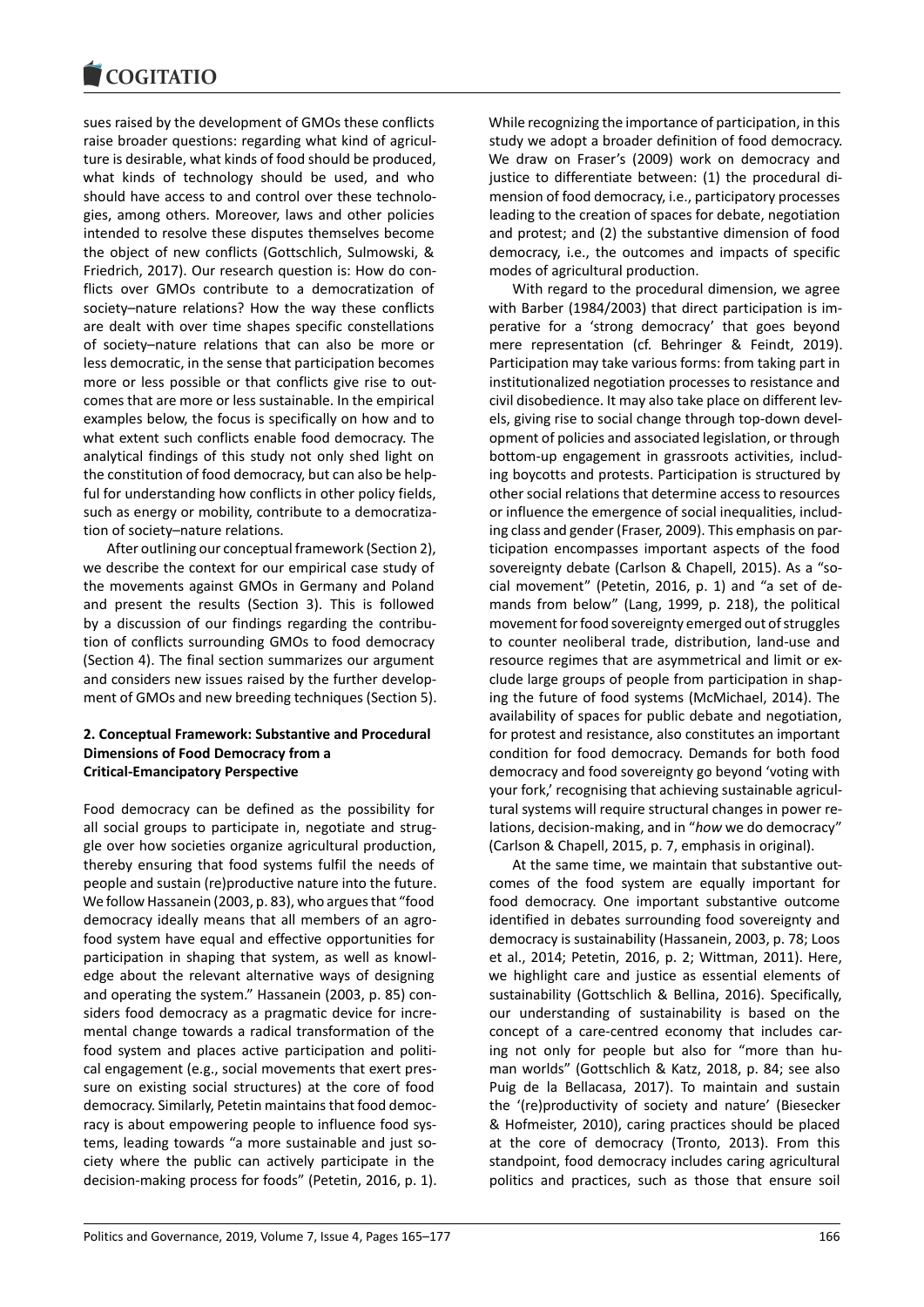(re)productivity and the wellbeing of animals. This is in stark contrast to the dominant corporate-driven agrifood system, characterized by injustice and externalization of the negative ecological and social effects of industrialized, high-input agriculture (e.g., deforestation, pollution, and health risks of pesticides). In this sense, Lang (1999, p. 217) and Petetin (2016, p. 1) distinguish between 'food democracy' and the current system of 'food control.'

A caring food democracy that seeks to overcome externalization has to be oriented towards intra- and intergenerational justice and achieving equal opportunities and dignified living conditions for all. This includes fair labour standards, protecting the health of producers and consumers, and addressing the inequitable distribution of negative social and environmental effects along the lines of class, gender, geography, or towards future generations (Ahlem & Hammas, 2017; Brand & Wissen, 2017; Mcintyre, Herren, Wakhungu, & Watson, 2009). As a corollary of care and justice, the precautionary principle—incorporated in 1971 into the first environmental program of the German Federal Government (1971, p. 7)—is also essential to the substantive dimension of food democracy, in order to leave room for manoeuvre in decision-making for future generations. This goes against the dominant principles and practices of the present-day food system that tend to favour technological innovation, even to the extent of calling the precautionary principle into question (von Gleich & Petschow, 2017).

In this article, our analysis of the interplay of procedural and substantive dimensions of food democracy is informed by a critical-emancipatory understanding of sustainability (Gottschlich, 2017a) which emphasizes the importance of care, justice and the precautionary principle. The question of what constitutes justice and care is always controversial. Therefore, we consider conflicts i.e., the public expression of contradictory ideas, interests, needs and practices—as central and productive elements of food democracy (and of democratic society– nature relations in general) because they drive change and transformation (for another conceptual understanding of food democracy that embraces conflict and contestation as one dimension of food democracy, see also Bornemann and Weiland, 2019). We argue that conflictdriven forms of politics play a vital role in the creation of food democracy from a critical-emancipatory perspective (Gottschlich & Hackfort, 2016; see also Lang, 1999, p. 217). A critical-emancipatory approach to sustainability calls certainties into question (Gottschlich & Mölders, 2017, p. 37). In conflicts over the future of agriculture, it is precisely such purported certainties (e.g., the positive effects of the industrialization of agriculture) that break down. These (and other) conflicts can be analysed taking different aspects into account, such as the focus of conflict, the actors involved, the type of conflict action, the conflict settlement, and the effects of the conflict (Bornemann & Saretzki, 2018). As explained above, we consider it useful, in analysing conflicts like those

over food democracy, to distinguish the substantive dimension from the procedural one. In our analysis, we consider the question of participation and the actors involved (e.g., movements), the settlement of conflicts by specific policies (e.g., coexistence policy) as well as the material and discursive effects of conflicts (e.g., the introduction of GMOs into ecosystems and the promotion of new kinds of agriculture and their different underlying views of nature).

### **3. Empirical Case Study**

#### *3.1. GMO Policy in Germany and Poland*

At first sight, our research question seems to be of limited relevance to Europe, where the use of GMOs is relatively restricted compared to countries such as the United States, Brazil or Argentina. EU policy on GMOs envisages the coexistence, within Europe, of agricultural and food systems with and without GMOs. To date only two genetically modified (GM) crops have been cultivated commercially in Europe: MON810, a GM maize variety (currently cultivated primarily in Spain); and Amflora, a GM potato, which was cultivated commercially in a number of European countries between 2010 and 2011 (International Service for the Acquisition of Agri-biotech Applications, 2017). Apart from these commercial varieties, other GMOs have been released experimentally in Europe since the 1990s. European regulations also allow the import of animal feed containing GMOs. The EU's 'coexistence policy,' first set out in Directive 2001/18/EC on the deliberate release into the environment of genetically modified organisms (European Parliament & Council of the EU, 2001), frames national-level GMO policy in both Germany and Poland. However, there are a number of differences between GMO policies in the two countries. In Germany, where the cultivation of GMOs is regulated by the Genetic Engineering Act (GenTG), MON810 was cultivated commercially between 2005 and 2008 (before being banned in April 2009), and Amflora in 2010 and 2011, in both cases accompanied by protests and conflicts in the localities where they were grown.

In Poland, the release of GMOs for commercial purposes and the marketing of genetically modified feed have both been prohibited (by the Seed Act and the Feed Act, respectively) since 2006. However, although the 2006 Polish Seed Act prohibited the inclusion of GM varieties in the Polish national seed registry and the marketing of such varieties, cultivation for farmers' own needs (e.g., to feed their own animals) and issues relating to the declaration of such cultivation were not covered by the legislation. These legal loopholes allowed farmers to acquire MON810 maize in neighbouring countries and cultivate it in their fields, particularly in southern Poland (Sulmowski, 2017, p. 212). In 2008, the Polish Supreme Chamber of Control ruled that regulations did not yet provide sufficient protection against the uncon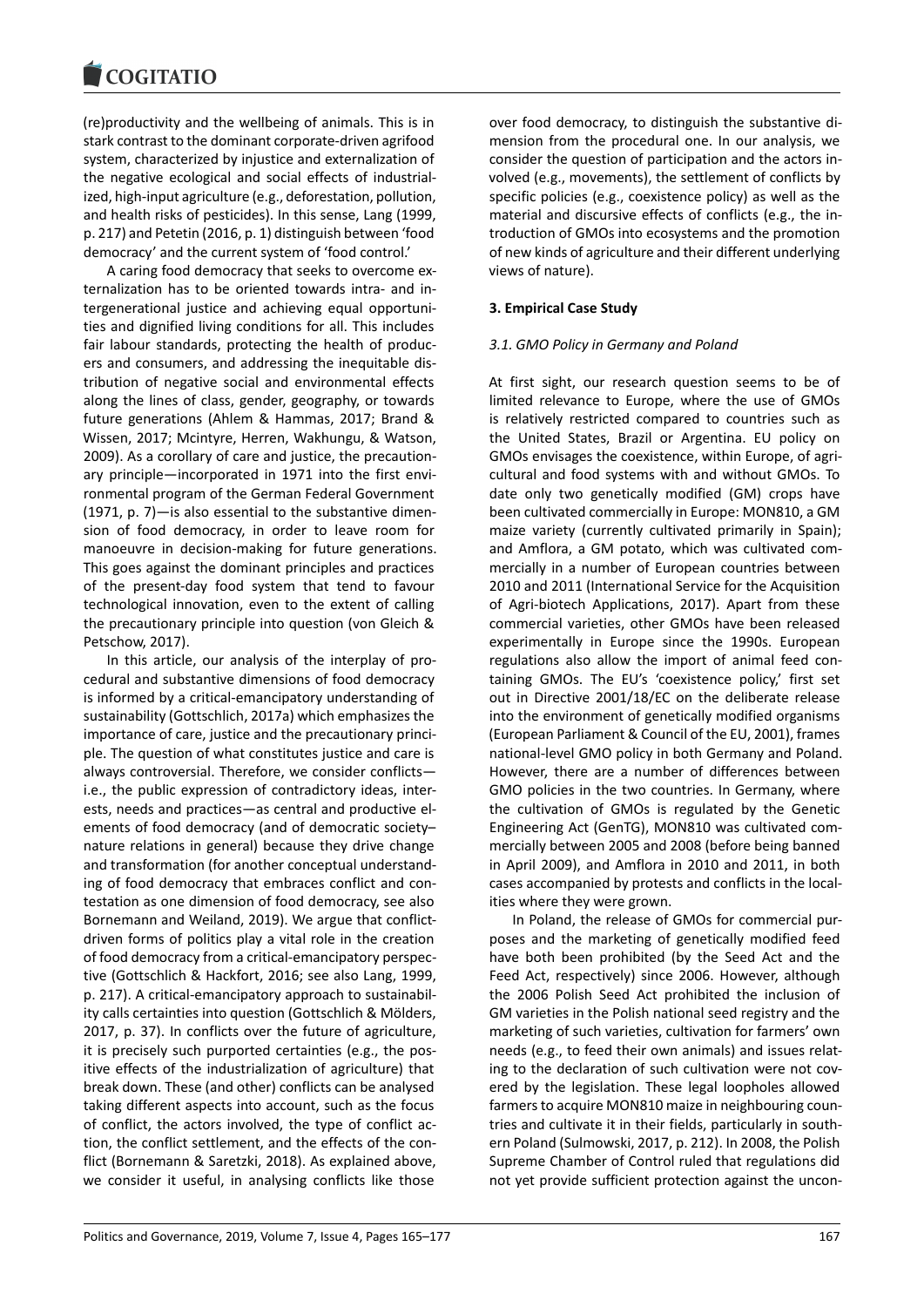trolled spread of GMOs. However, this ruling did not immediately bring an end to the 'unofficial' cultivation of GM maize.

In both Germany and Poland, no GMOs have been cultivated (officially) in recent years, with the exception of some research-related experiments. Due to the intense conflicts they provoked, experimental releases of GMOs have also been suspended in Germany since 2014. One important pro-GMO player, the chemical company BASF, justified its withdrawal from the genetic engineering business in Germany in 2012 with reference to the lack of acceptance of the technology among the majority of consumers, farmers and politicians. In 2015, Germany and Poland opted out of future cultivation of MON810, taking advantage of a recent amendment to EU legislation (European Parliament & Council of the EU, 2015) that makes it possible for member states to ban single GMO varieties, either because of their impacts on ecosystems, or in response to political conflicts. This possibility of *opting out* could be an option to strengthen food democracy (see Table 1). The decision by the European Court of Justice of 25 July 2018 to consider organisms produced by new breeding techniques (such as Genome Editing) as GMOs in the sense of the Release Directive 2001/18/EC (European Parliament & Council the EU, 2001) represents a further success for the anti-GMO movement, which had fought for such a classification. However, in the future, both Germany and Poland could conceivably approve other GMOs or new breeding techniques for cultivation, in response to sustained lobbying by powerful interest groups, as well as a resurgence of calls by politicians and economists for existing regulations to be watered down. Thus, the use and handling of GMOs remains controversial.

### *3.2. Methods*

We chose to study movements against GMOs in Germany and Poland as exemplars of West and East European countries. In this article, we discuss the extent to which the movements in the two countries have been successful in creating pathways for participation in the food system and towards the creation of alternatives. When we refer to conflicts surrounding GMOs, the different circumstances in the two countries should be kept in mind. However, our intention is not to draw comparisons between Germany and Poland, but rather to use data and results from these two different countries to develop a more comprehensive notion of food democracy. Our analysis draws on the work of the social-ecological research group "PoNa" ('Shaping Nature,' funded by the German Federal Ministry of Education and Research in the funding priority social-ecological research), which studied the relationship between nature and politics and how understandings of nature and politics are manifested in conflicts, including those over GMOs (Gottschlich & Mölders, 2017). The empirical data consists of: (1) 14 qualitative interviews (Interviews 1–14) with opponents of GMOs (ten from Germany and four from Poland) involved in local, national or transnational conflicts; (2) transcripts of discussions in two focus groups with anti-GMO activists, including scientists and members of environmental non-governmental organisations and agricultural associations from Germany and Poland; (3) documents from both countries, such as transcripts of parliamentary debates and government regulations (laws, directives, etc.) published in the period 2004–2012; and (4) results of our iconographic analysis of flyers, posters and book covers shown in 2012 on the websites of the parties involved in the GMO debate (Gottschlich & Sulmowski, 2017). This empirical data is supplemented by a review of relevant literature.

In our analysis, we combine a deductive with an inductive methodology. On the one hand, we apply our theoretical understanding of food democracy presented above to analyse anti-GMO movements in the two countries. On the other, we use the results of this analysis to develop and deepen our understanding of food democracy as manifested in conflicts surrounding GMOs.

### *3.3. Movements against GMOs—Insights from Germany and Poland*

In the following section, GMO conflicts are considered as cases to address our research question regarding how conflicts over GMOs contribute to a democratization of society–nature relations.

Although protests against GMOs took place prior to the year 2000, social movements against them have grown significantly in Germany and Poland since the turn of the millennium. At the end of the 1990s, there were still few signs of public opposition to developments in the field of genetic engineering and researchers asked why politicization was not taking place (e.g., Hoffmann, 1997). One barrier to the growth of an anti-GMO movement was that GMO crops were still not being cultivated in Europe, so critiques remained on a conceptual level (Hoffmann, 1997). With the introduction of the coexistence policy in 2001 (analysed in detail below) and the abolition of the EU moratorium on the approval of GMOs in February 2004 (permitting GMO cultivation from 2005 onward), various processes were simultaneously set in motion. First, the focus of conflicts shifted to the level of decisions by individual farmers on whether to cultivate GMOs (cf. Friedrich, 2017; Vogt, 2007). Second, this meant that the debate regarding cultivation shifted to rural areas (cf. Friedrich, 2017; Vogt, 2007). Third, local conflicts that broke out in rural areas gave rise to national and transnational movements against the use and release of GMOs in agriculture (Seifert, 2013). Fourth, these movements criticized the narrow focus on individual decisions and economic impacts and succeeded in placing the issue of food production on the political agenda (Gottschlich, 2017b).

A key target of anti-GMO protests is the EU's policy of 'coexistence,' which allows the cultivation of GM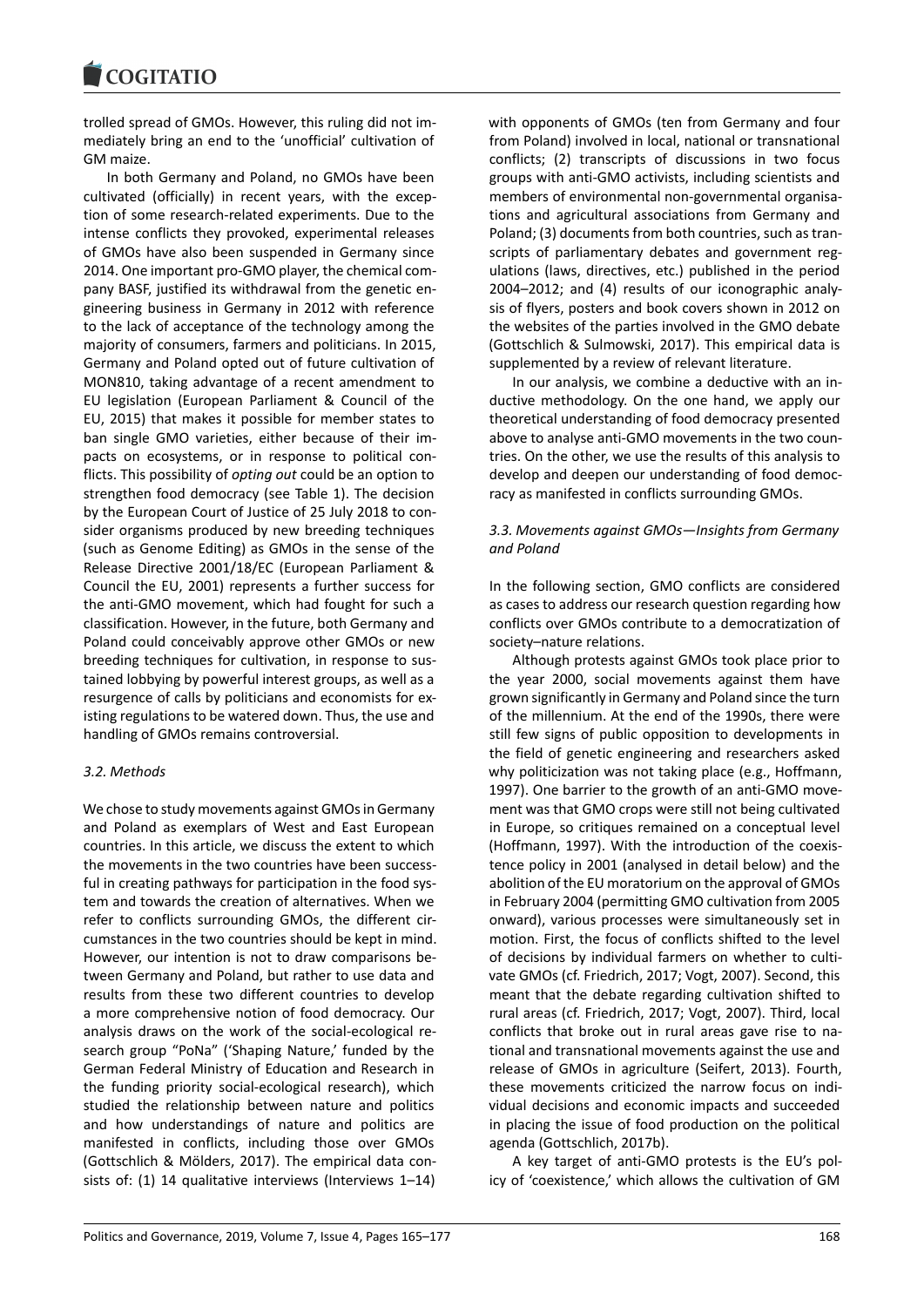crops, while envisioning that certain agricultural areas will remain 'GMO free.' This policy, introduced by the EU in 2001, thus attempts to skirt around the controversial question "GMOs—yes or no?" by answering "yes" and "no" at the same time. A notable effect of this policy has been to reduce the conflict over GMOs to the level of economic interests. The only impact of GMO use taken into consideration is the possible contamination of non-GM crops on neighbouring farms and consequent economic losses (since crops grown on these farms can no longer be marketed as GM-free). The policy stipulates that GMO growers should compensate for these economic losses in accordance with the polluter pays principle. The exclusive focus on economic issues is explicit in the legislation. For example, apart from legislation in a few German federal states covering distances between GM crops and nature reserves, liability and distance rules intended to mitigate impacts on 'GMO-free areas' apply only to areas used for the commercial cultivation of food. One interviewee whose private garden was affected by a registered area of genetically modified maize in a neighbouring field (Interview 2), described how he had asked the Federal Office of Consumer Protection to require the farmer to increase the distance between the GM maize and the maize in the garden, in accordance with the provisions of the GenTG. However, the application was rejected on the grounds that the Act only applied to commercial use; since maize in the garden was not grown commercially, it was not protected under the law (Interview 2). Opponents of GMOs fear that, given the systemic nature of the risks associated with the technology, 'coexistence' will make GMO-free agriculture impossible in the long term (Bethwell, Weith, & Müller, 2012, p. 238; Stoppe-Ramadan & Winter, 2010, p. 121; Winter & Stoppe-Ramadan, 2012, p. 196). While some scientists hold that the distribution of pollen beyond directly adjacent property can be controlled, the effort required to achieve this through changes in agricultural practice and coordination among neighbours is very high. Moreover, such efforts are not always successful (Schimpf, 2008) and, even in cases where cross-pollination may seem unlikely on a theoretical level, the risk of the uncontrollable spread of transgenes is not manageable (Clark, 2004, p. 104).

The movement against GMOs has helped bring about political changes at a local, national and European level. Protesters have transformed public debate by carrying out a wide range of actions (see Table 1) that put pressure on political representatives and economic actors. The anti-GMO actors involved also participate in international groups that attempt to influence European and global political processes (Ansell, Maxwell, & Sicurelli, 2006; Seifert, 2013, 2017).

An analysis of the actions and approaches of the anti-GMO movement in Germany and Poland reveals that the anti-GMO movement uses criticism and direct action to resist the introduction of GMOs. At the same time, it engages in positive action to develop countervailing power structures that promote food democracy (see Section 4). These two forms of action are complementary; both contribute towards achieving the movement's overall goal of GM-free food production (see Table 1).

The systematization in Table 1 highlights the diversity of forms of both resistance and positive action within the anti-GMO movement. It also distinguishes among different 'levels' of action. These can be viewed as represent-

| Resistance                                                                                                                                                                                                                                                                                                                                                    | <b>Positive action</b>                                                                                                                                                                                                                                  |
|---------------------------------------------------------------------------------------------------------------------------------------------------------------------------------------------------------------------------------------------------------------------------------------------------------------------------------------------------------------|---------------------------------------------------------------------------------------------------------------------------------------------------------------------------------------------------------------------------------------------------------|
| <b>Protest as radical criticism</b><br>e.g., flyers, information material, protest bike<br>rides, telephone calls, tractor demonstrations,<br>street protests, petitions, balloon and postcard<br>campaigns, identification of 'crime scenes'<br>(unregistered GMO fields in Poland), critiques<br>exposing the economic bias in the coexistence<br>principle | <b>Identification of alternatives</b><br>e.g., alternative tillage methods and crop<br>rotation, campaigns for diversity in seed supply                                                                                                                 |
| Institutional non-cooperation<br>e.g., refusal to participate in round tables<br>(justified with reference to the precautionary<br>principle as set out in Art. 20a of the German<br>constitution)                                                                                                                                                            | Institutional innovation<br>e.g., development of alternative information<br>systems, such as the journal Unabhängige<br>Bauernstimme (Independent Farmers' Voice)<br>and the Informationsdienst Gentechnik<br>(Genetic Engineering Information Service) |
| Civil disobedience<br>e.g., open disregard for laws, for example<br>destruction of GMO crops in fields                                                                                                                                                                                                                                                        | Civil usurpation<br>e.g., occupation of fields and pre-emptive<br>sowing ('Gegensaat') of organic seeds, new<br>alliances as a countervailing force for a<br>'bottom-up' agricultural policy                                                            |
|                                                                                                                                                                                                                                                                                                                                                               |                                                                                                                                                                                                                                                         |

**Table 1.** Forms of resistance and positive action adopted by the anti-GMO movement.

Source: Modified according to Gottschlich (2017b), in line with Ebert (1983).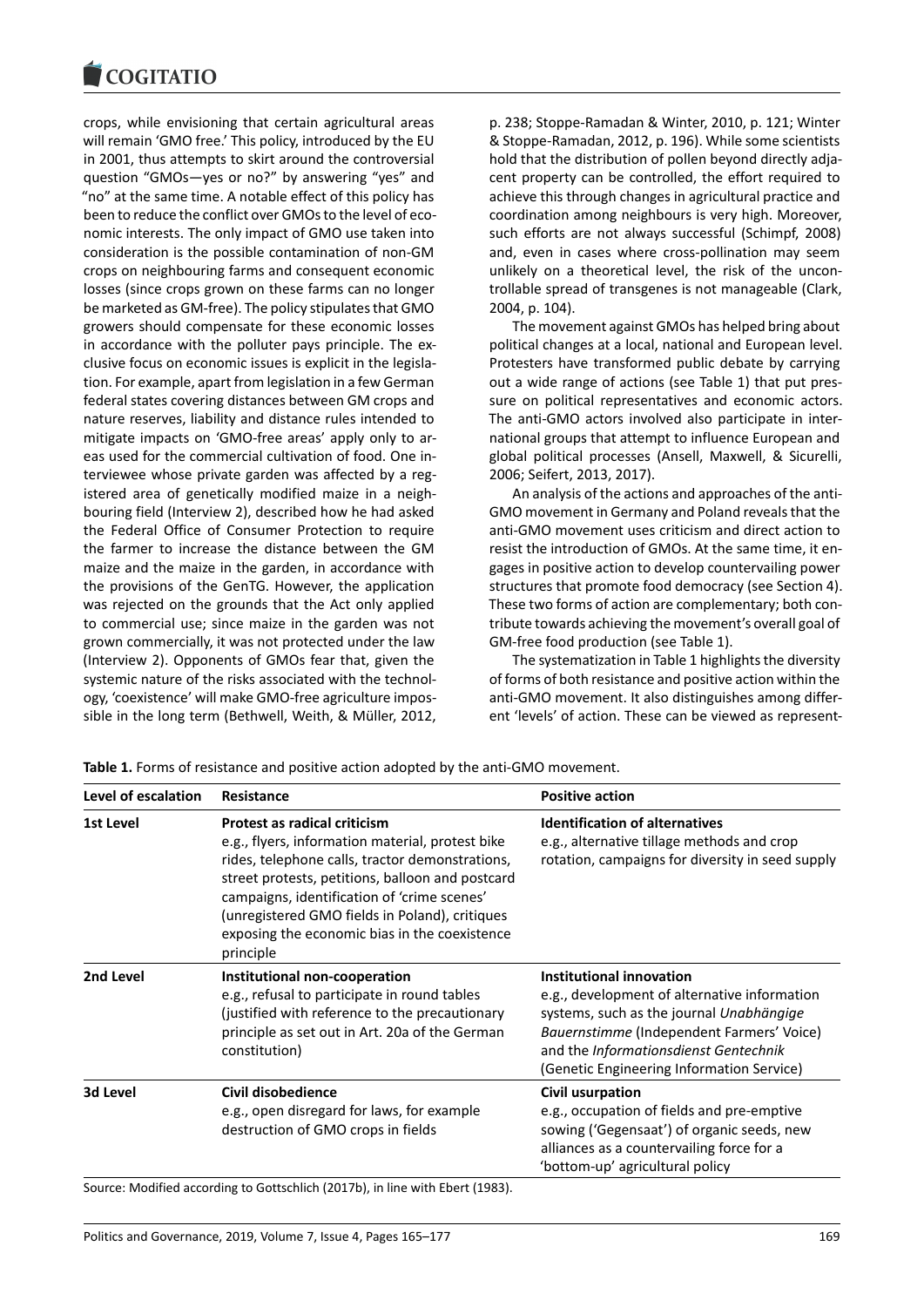ing an 'escalation' of the conflict, in the sense that they are expressions of the increasing scope and ambition of anti-GMO protests.

At the first level of conflict, resistance takes the form of creative protests against GMO cultivation. Opposition to GMOs is expressed through the distribution of flyers, stickers and postcards and in various types of demonstrations. Many of these actions target those involved in the cultivation of GMOs, and are often organized by those directly affected, including farmers, gardeners, and beekeepers. One farmer reported that sometimes a phone call from another colleague was enough to dissuade a farmer who had registered an area for the cultivation of GMOs from actually doing so (Interview 3). In some cases, public protest in the form of bicycle tours from field to field prompted individual farmers to rethink their approach (Interview 4). In 2009 high-profile demonstrations carried out by anti-GMO activists in Poland on behalf of Greenpeace (Interview 11) identified 'GMO crime scenes' (i.e., the unofficial, unregistered GMO fields mentioned in Section 2). While the immediate aim of these actions is to dissuade farmers from cultivating GMOs, they also attempt to highlight the importance of GMOs as an issue of public concern. In this sense, activists call for a rejection of the principle of coexistence that, by enabling both the cultivation of GM crops and GM-free agriculture, devolves decision-making on GMOs to individual farmers. At this level, positive action by the anti-GMO movement focuses on promoting alternatives. Examples from our study include proposals for alternative farming methods and for diversity in seed supply.

At the second level, positive action focuses on creating alternative institutions such as information systems, newsletters or journals, while resistance is characterized by institutional non-cooperation. For example, in 2009, in response to increasing conflict, which had led to cultivation of MON810 being banned that year, the German ministries of agriculture and education launched a joint Round Table on Plant Genetics. The Round Table met a total of four times. However, most of its members were representatives of organizations in favour of GMOs. The chairman of the Federal Ecological Food Industry (Bund Ökologische Lebensmittelwirtschaft [BÖLW]) commented: "This round table is…an extremely one-sided event" (quoted in Schmid, 2010, authors' translation). At the third meeting in June 2010, all participating environmental NGOs (Deutscher Naturschutzring [DNR], BÖLW, Naturschutzbund Deutschland e.V. [NABU], Bund für Umwelt und Naturschutz Deutschland [BUND], and Greenpeace) announced their decision to withdraw from the round table. They justified their decision by stating that the answers received from the Federal Ministry of Education and Research (BMBF, 2010) to their "Nine-Point Catalogue for Ecological Safety Research," submitted before the previous meeting, were unacceptable in both content and form. The NGOs had substantiated their demands in this "catalogue" with scholarly citations, while the BMBF's reply contained claims that were

not supported by a single scholarly source (DNR, NABU, BÖLW, & Vereinigung deutscher Wissenschaftler, 2010, p. 1). The NGOs also responded publicly to the BMBF's assertion that it is "not the task of the state to evaluate the usefulness or desirability of non-hazardous social action, such as research into and use of green genetic technology" (BMBF, 2010, p. 8). The NGOs countered that, according to Article 20a of the German constitution (Federal Republic of Germany, 2019), it is indeed the task of the state to protect the general public against unjustifiable risks and dangers. The precautionary principle and the orientation towards sustainability are laid down in law and should be complied with.

At the third level of escalation in the conflict, civil disobedience in the form of what protesters referred to as "field liberations" (which took place in Germany but not in Poland) is combined with "civil usurpation," i.e., measures to actively promote and implement new forms of agricultural production by sowing organic seeds. At the same time, new alliances provide the impetus for setting up counter-structures for the formulation and implementation of an alternative vision for agriculture. These include alliances that bring together producers and consumers, organic and conventional farmers, and a range of other actors and associations (farmers' associations, nature and consumer protection organisations, political parties and churches). These alliances have the potential to build bridges across long-established political divides. For example, one activist from Poland (Interview 11) reported that she was surprised to see who had supported the protest against the use of GMOs and described how the development of mutual understanding helped open up new possibilities and overcome old prejudices. In her opinion, the campaigns had the potential to contribute to the further development of Polish civil society by overcoming the silence of the media on important issues such as GMOs and bringing citizens and politicians into contact. *GMO to nie to*, the relatively young alliance against GMOs in Poland, called on people to contact their local MPs. The activist commented that, for many people, this was their first direct contact with politicians and their first opportunity to remind them that it was their job to represent the interests of the Polish people (Interview 11).

#### **4. Discussion**

How do the empirical findings reported in the previous section contribute to an understanding of how conflicts over GMOs can contribute to democratizing society– nature relations and therefore enable and deepen food democracy? We first discuss some negative effects of the policy of coexistence and then highlight different aspects of the democratizing role played by the movements against GMOs.

The current policy of 'coexistence,' which on the surface appears to be a means of avoiding conflict, has in fact exacerbated conflict, while at the same time creating obstacles to the development of food democracy.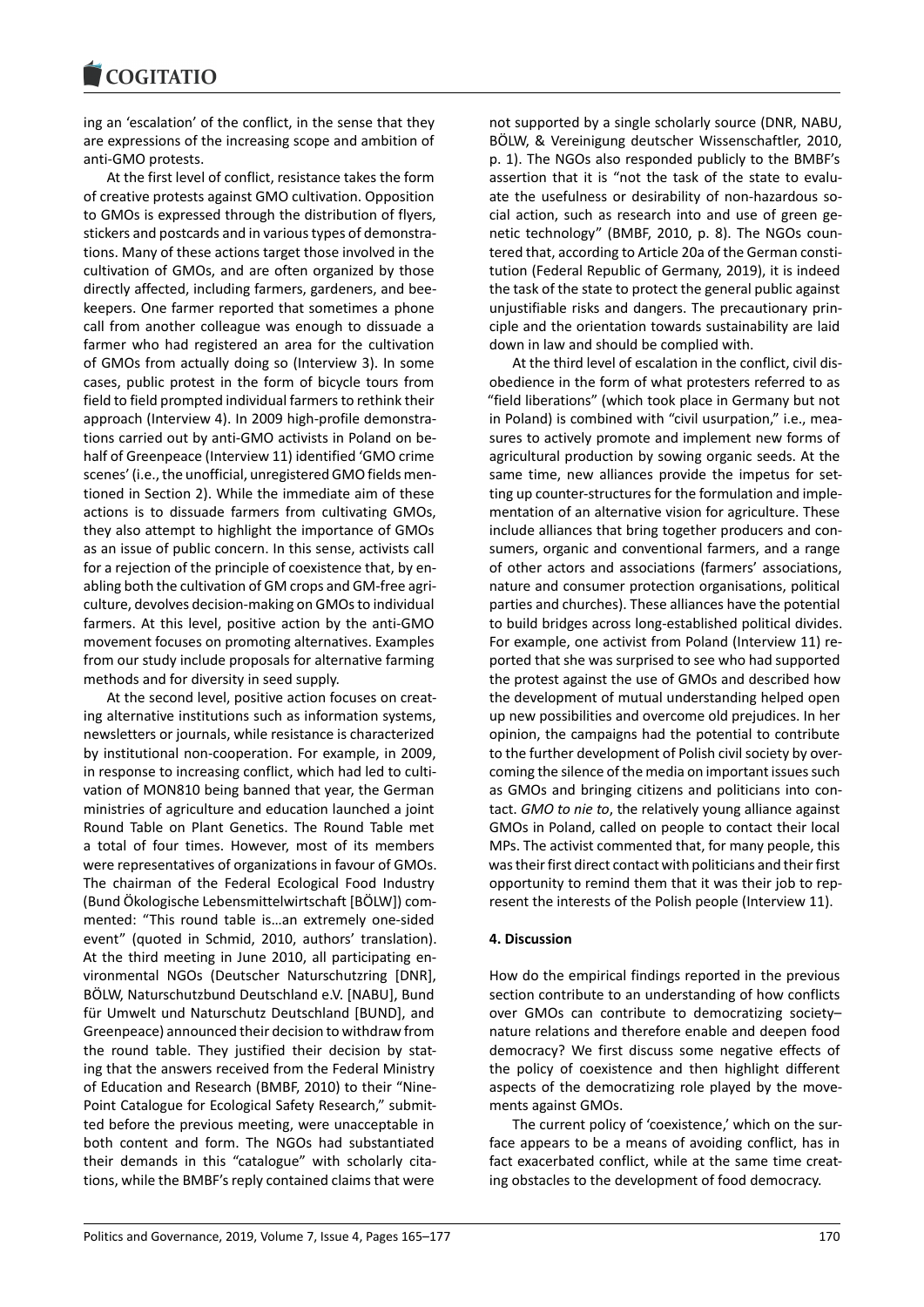In the short-term, coexistence policy exacerbates asymmetries between industrialized agriculture and alternative agricultural practices, especially in the regions where GMOs are grown (Binimelis, 2008). The use of GMOs in agriculture could be especially detrimental to organic farming, which is expected to be free of GMOs. Contamination with transgenes would mean that products could no longer be labelled as organic and could only be sold at lower prices. This would not only cause economic losses to individual farmers, but also loss of consumer confidence in organic labels. Similarly, for beekeepers, the presence of traces of GMOs in their honey would imply a huge economic loss. In reality, 'coexistence' only guarantees the freedom of choice for GMO-based agriculture, while impeding development of other, more sustainable types of agriculture, such as organic farming.

In the long run it is not possible to avoid contamination in an open system and, once GMOs have been introduced into an agricultural system, it is questionable whether any part of that system can remain truly GMOfree. Given that there is already empirical evidence for the spread of transgenes beyond the areas and regions in which GM crops are cultivated, coexistence cannot be considered a long-term option (Altieri, 2005; Winter, 2009). The disappearance of GMO-free agriculture will favour the prevailing model of industrialized agriculture (cf. Binimelis, Monterroso, & Vilella, 2010, p. 90), consolidating the processes of market concentration and monopolization (cf. Howard, 2009), as exemplified by the merger between Monsanto and Bayer in 2018.

Thus, by granting farmers individual freedom of choice to decide whether to cultivate GM crops, the policy externalizes the negative effects of GM-based agriculture and denies citizens the freedom to democratically decide on the future of food systems. For example, according to the German federal government, in order to achieve certain sustainability goals, the share of organic agriculture should increase to at least 20% by 2050 (German Federal Ministry of Food and Agriculture, 2019). Clearly in a democratized food system the role of organic agriculture (and other alternatives to industrialized agriculture) should be the subject of public debate. Coexistence policy, if widely applied, would unilaterally cut off these alternative avenues towards sustainable food production, and is thus contrary to the principles of both procedural and substantive food democracy.

While potentially making GMO-free agriculture impossible, coexistence policy is designed not only to shut down debate around the key question if GMOs should be used at all, but also to prevent public examination of the societal and socio-ecological impacts of GMO cultivation. Assessment of risks, narrowly defined as technological risks, is carried out by experts, away from the public gaze. This reflects a technocratic interpretation of the precautionary principle, in which non-technical and normative aspects are considered irrelevant to risk assessment. This technocratic approach favours the bureaucratization of coexistence policy in a way that excludes participatory democracy. It denies a voice to the broad majority of consumers who are against the use of GMOs in food production (Growth from Knowledge, 2018).

Regarding the social effects of GMO policy, in some cases the introduction of GMOs led to fruitful processes of politicization, for example in the form of discussions regarding the future of agriculture in the regions where GMOs were grown. More often, however, the implementation of coexistence policy led to the personalization of controversies over economic problems and ecological risks associated with the introduction of GMOs. These controversies were difficult to mediate as political and personal aspects were interwoven (Friedrich, 2017). Coexistence has not given rise to conflict in the sense of broad democratic discussion processes but rather to an individualization and economization of the problem, at the same time as discouraging public debate on wider issues relating to the future of food systems.

Our findings further suggest that top-down participatory procedures like the round tables described above are insufficient, in themselves, for enabling progress towards food democracy. In this case, it appears that the terms of reference for the round tables were designed to exclude in-depth debate and maintain the status quo. Whether or not this was the intention, the views of the members of the round table regarding the topic under discussion, and their expectations regarding the use of participatory procedures to reach agreement, were so different that there could be no consensus.

In contrast to these negative impacts of coexistence policy, our findings indicate that the anti-GMO movements play a democratizing role. As shown in Section 3.3, there are several starting points leading to the development of a range of emancipatory political concepts and practices of resistance, embodying alternatives to procedural and substantive dimensions of the status quo.

The anti-GMO movement challenges the fundamental presupposition of coexistence policy that GMO cultivation is a matter of individual choice. Protests 'in the field' assert the right of neighbours, communities and wider society to have a say in whether or not GM crops are planted in a particular location. Protests against GMOs are combined with promotion of alternative agricultural technologies. By presenting a positive vision for an alternative agriculture future, protesters highlight the fundamental flaw of the coexistence policy: that the 'compromise' it offers is illusory, since it cannot in fact guarantee the continued existence of non-GMO agriculture. Protesters argue that debates about the future of agriculture should not be foreclosed by the use of these risky technologies. Thus, it becomes clear that, with regard to its substantive dimension, food democracy depends on adoption of the precautionary principle as a paradigm for agricultural (and other environmental) policy.

The movement refuses to be co-opted by top-down processes designed to maintain the status quo. It re-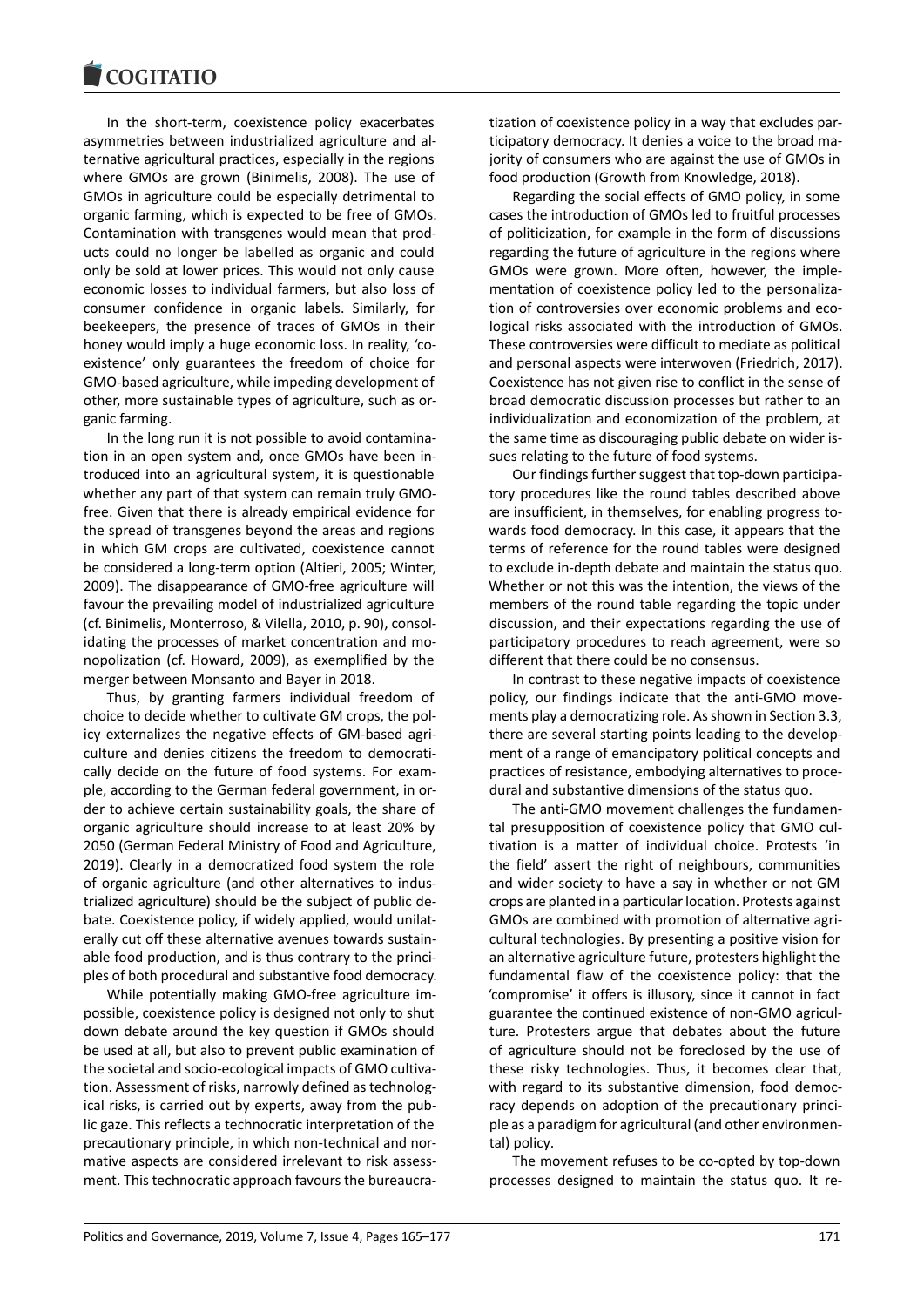sponds by setting up alternative, transformative processes that aim to broaden participation and to encourage a politicization of the debate. Activists of the anti-GMO movement combine individual-level, consumeroriented approaches (e.g., boycotts) with demands for a policy environment that guarantees the continued existence of GMO-free agriculture and availability of GMOfree food. This approach recognizes that consumers are key actors in food production systems but insists that consumer responsibility cannot and should not replace state regulation as a guardian of sustainability. Dual strategies such as these are a central characteristic of the movement: Anti-GMO activists combine their critique of current policies with both demands for greater say in decision-making and a vision for an alternative agricultural future. In these actions, the procedural and substantive dimensions of food democracy are intertwined.

Anti-GMO movements challenge the technocratic interpretation of the precautionary principle. This is a key contribution since precaution is a central element of a care-centred understanding of sustainability. From this perspective, precaution encompasses more than risk assessment. In particular, its orientation towards intergenerational justice requires that regulatory frameworks should leave choices open to future generations, even if this means forgoing the use of a technology that offers short-term benefits or that offers benefits only to a segment of the population.

The anti-GMO movement builds alliances for the discussion and implementation of alternative futures for agriculture and food systems. In Germany, noncommercial actors whose interests are ignored by the GenTG organized protests such as demonstrations and even acts of civil disobedience. All these actions contributed to the procedural dimension of food democracy by opening up political spaces for negotiation regarding the (socially desirable) future of nature and agriculture. Although the cultivation of GMOs has not been a concern for a while, the movement has continued to advocate for broad participation of both producers and consumers in determining the future of food systems, for example through large demonstrations organized by the alliance "Meine Landwirtschaft/Wir haben Agrarindustrie satt" (My agriculture/we're fed up with agro-industry) in Berlin since 2011.

#### **5. Conclusion and Outlook**

This study has analysed some of the conflicts surrounding the use of GMOs and how the movements against GMOs in Germany and Poland contribute to a democratization of society-nature relations. The results show that the EU's policy of coexistence has not only failed in its attempt to end the conflict over the use of GMOs, but has also provoked new conflicts, leading to an entrenchment of opposing views rather than a constructive debate on agricultural futures. At the same time, the movements against GMOs have opened up a space of negotiation and

struggle about agricultural futures, including not only alternative ideas, but also practices.

Pro-GMO policies are not anti-democratic and anti-GMO policies are not pro-democratic per se. However, our research suggests that pro-GMO policies are incompatible with both the substantive and procedural dimensions of food democracy. Any use of GMOs in agriculture appears to be in contradiction to the concept of care and the precautionary principle, which are central components of the substantive dimension of food democracy. Consideration of the potential interests of future generations and the need to leave options open for different modes of agricultural production, including organic agriculture, precludes the use of technologies such as GMOs that may change both ecosystems and socio-economic systems irreversibly.

Conversely, anti-GMO movements contribute to democratizing society–nature relations by challenging the individualization of conflict and the externalization of social and environmental impacts that are the result of giving individual farmers the "freedom to choose" whether to use GMOs. These movements play a democratizing role in GMO conflicts and, to the extent that they are successful, also contribute to the substantive dimension food democracy. This is illustrated by three positive outcomes of anti-GMO protests (described above in Section 3.1): (1) The new EU policy which gives individual member states the possibility of *opting out* of GMO cultivation is, at least in part, a recognition of the multifaceted nature of opposition to GMOs—it acknowledges the need for policy makers to listen to the voices arguing that policy should take into account long-term socioecological interests (and not only short-term economic ones); (2) BASF's withdrawal from the genetic engineering business in Germany is evidence of the potential of public opposition to alter the trajectory of agricultural development; and (3) the decision that new breeding techniques such as genome editing should be covered by the same legislation as GMOs in the EU corresponds to a key demand of anti-GMO activists.

Concerning the concept of food democracy that we have introduced above, it becomes clear that although the procedural and substantive dimensions of conflicts around food democracy can be separated analytically, in practice they are intertwined. This is because participatory procedures are not neutral. Powerful interests promote top-down forms of participation because the latter provide a better chance of keeping control of the process and determining its outcomes. Conversely, those opposed to the status quo struggle to gain recognition for bottom-up forms of participation that, by their very nature, challenge vested interests.

Food democracy should both fulfil the needs of people and sustain nature. Achieving this requires decisions about how societies organize their agricultural production to ensure adherence to the principles of care and justice, in both process and outcomes. From this perspective, conflicts over GMOs are about much more than the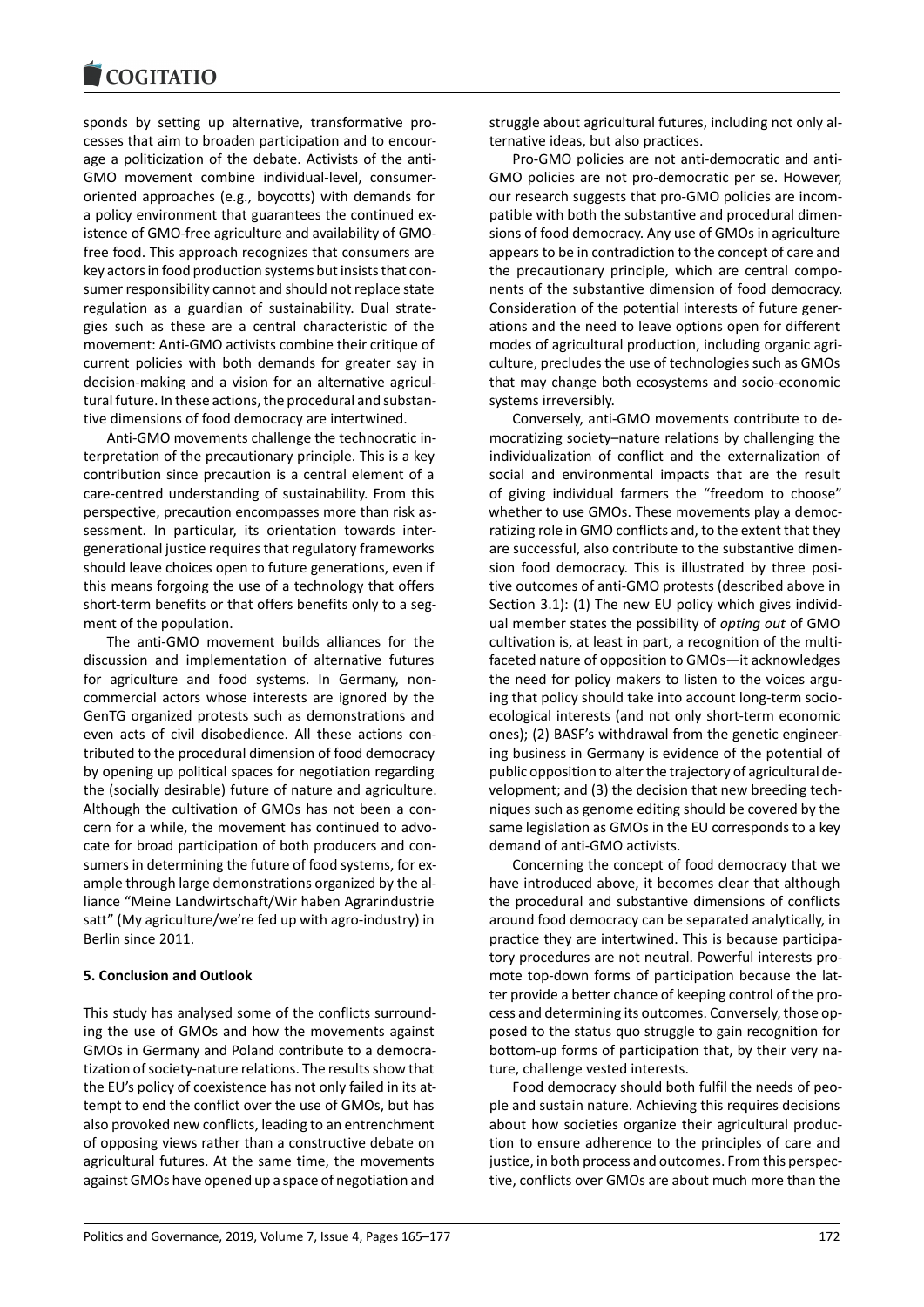#### COQUIATIO

use of a specific technology. The substantive dimension of food democracy is broader and more complex than the question: GMOs, yes or no? Other substantive issues need to be considered, especially in relation to the compatibility of agricultural (and associated) practices with the principle of care towards all those involved in the production and consumption of food (e.g., labour standards or the health of producers and consumers). Moreover, food democracy should guarantee the (re)productivity of society and agriculture in the future, thus taking inter- as well as intragenerational justice into account. There is no single type of agriculture that does this, but a range of alternatives are emerging from a broad movement that encompasses many forms of small-scale farming practices, united by their commitment to food sovereignty (such as community urban gardening and other agro-ecological forms of food production).

The movement against GMOs has helped to initiate a wider debate regarding the role that technological innovation can play in achieving a democratic and sustainable food production. Developments in new breeding techniques highlight the continuing relevance—and increasing complexity—of these issues. In particular, new breeding techniques once again raise the question of whether coexistence is a viable model for the future. At present it is difficult to monitor the spread of genetic changes introduced by new breeding techniques. This raises a new question: Is it even possible to regulate the conflict on an economic level through a polluter pays principle, as the policy of coexistence proposes, if the source and even the occurrence of pollution are difficult to verify? Here again, the movements against GMOs are helping to politicize the debate by broadening it out into a wider discussion about food democracy and the future of agriculture. At the same time such debates have given rise to new coalitions that are different from those in previous conflicts about GMOs. For example, sections of the German Green Party, that previously opposed GMOs, are now ambivalent about the use of new breeding techniques. Both opponents and proponents of new breeding techniques justify their positions with reference to sustainability. This serves as a reminder that sustainability itself cannot be defined in technical terms, but is always an aspiration and an ongoing effort, obliged to adapt to everchanging circumstances. It highlights the importance of a critical-emancipatory understanding of sustainability in providing an analytical and normative framework for food democracy; one that incorporates practices of resistance, continuous public debate and broad participation in decision-making and is guided by the principles of care, precaution, and intra- and intergenerational justice.

#### **Acknowledgments**

The research was (partly) conducted by the research group "PoNa—Shaping Nature: Policy, Politics and Polity" at Leuphana University of Lüneburg, Germany, and supported by the German BMBF (PoNa 01UU0903). We

thank the BMBF for its generous funding. We also thank the editors and three reviewers for their specific and careful comments to improve the text and Gudrun Harms for her support in the preparation of the references. Last but not least, we are very grateful to Andrew Halliday for his language editing support.

#### **Conflict of Interests**

The authors declare no conflict of interests.

#### **References**

- Ahlem, Z., & Hammas, M. A. (2017). Organic farming. A path of sustainable development. *International Journal of Economics & Management Sciences*, *6*(5), 456.
- Altieri, M. A. (2005). The myth of coexistence: Why transgenic crops are not compatible with agroecologically based systems of production. *Bulletin of Science, Technology & Society*, *25*(4), 361–371.
- Ansell, C., Maxwell, R., & Sicurelli, D. (2006). Protesting food: NGOs and political mobilization in Europe. In C. Ansell & D. Vogel (Eds.), *What's the beef? The contested governance of European food safety* (pp. 97–122). Cambridge, MA: MIT Press.
- Barber, B. (2003). *Strong democracy. Participatory politics for a new age.* Berkeley, CA, Los Angeles, CA, and London: University of California Press. (Original work published 1984)
- Behringer, J., & Feindt, P. H. (2019). How shall we judge agri-food governance? Legitimacy constructions in food democracy and co-regulation discourses. *Politics and Governance*, *7*(4), 119–130.
- Bethwell, C., Weith, T., & Müller, K. (2012). Stakeholder-Interaktionen regional: Risikogovernance—Entwicklung eines Kommunikationsprozesses zum Umgang mit dem Anbau von GVO in der Region Märkisch-Oderland [Regional stakeholder interactions: Risk governance—Development of a communication process for dealing with the cultivation of GMOs in the Märkisch-Oderland region]. In B. Breckling, G. Schmidt, & W. Schröder (Eds.), *GeneRisk. Systematische Risiken der Gentechnik: Analyse von Umweltwirkungen gentechnisch veränderter Organismen in der Landwirtschaft* [*GeneRisk. Systematic risks of genetic engineering: Analysis of environmental impacts of genetically modified organisms in agriculture*] (pp. 237–260). Berlin and Heidelberg: Springer.
- Biesecker, A., & Hofmeister, S. (2010). Focus: (Re)productivity. Sustainable relations both between society and nature and between the genders. *Ecological Economics*, *69*(8), 1703–1711.
- Binimelis, R. (2008). Coexistence of plants and coexistence of farmers. Is an individual choice possible? *Journal of Agricultural and Environmental Ethics*, *21*(5), 437–458.
- Binimelis, R., Monterroso, I., & Vilella, M. (2010). Is there any room for alternatives? Socio-economic implica-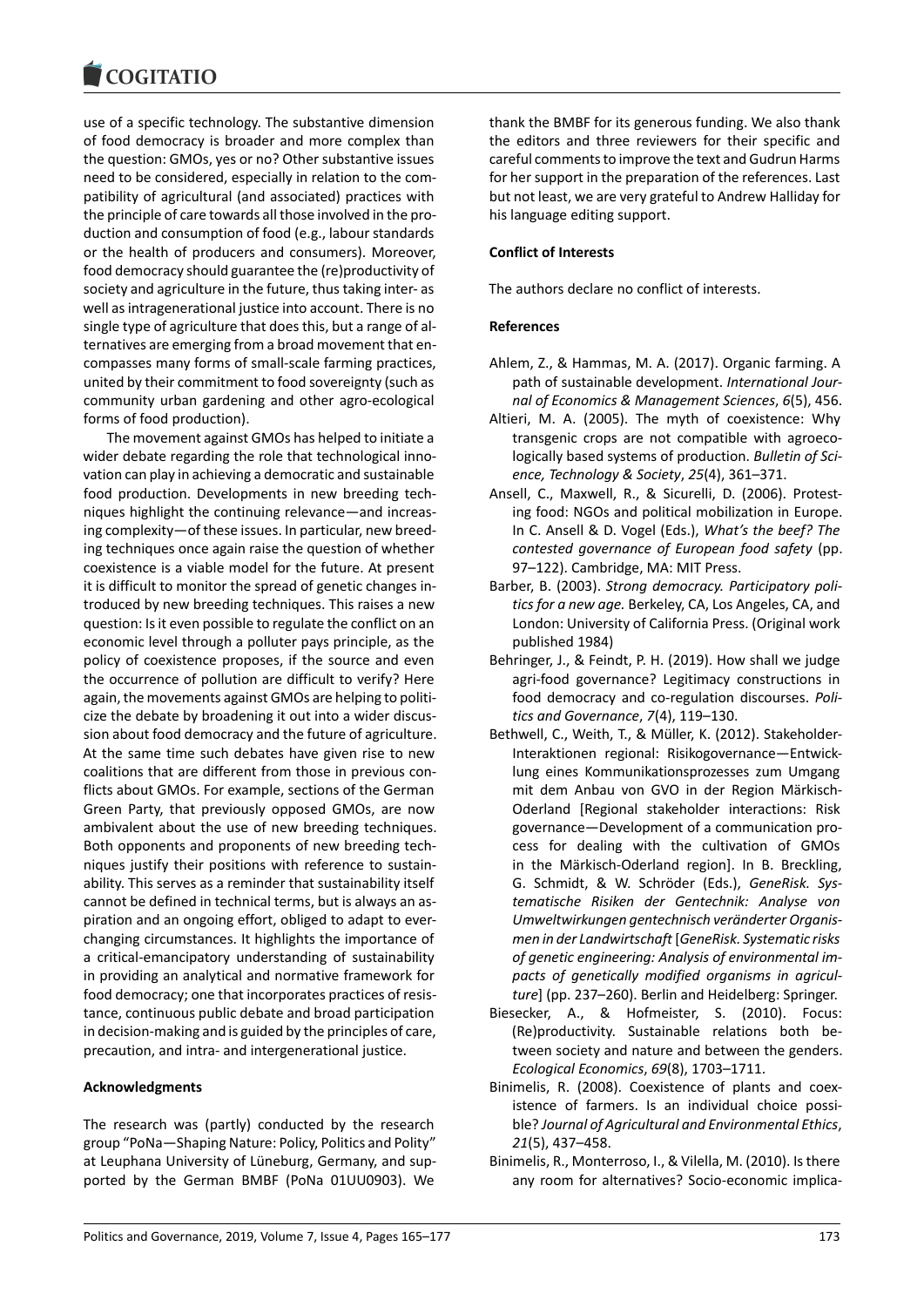tions of GMOs cultivation at large-scale: Case study in Spain. In B. Breckling & R. Verhoeven (Eds.), *Largearea effects of GM-crop cultivation. Proceedings of the second GMLS-conference 2010 in Bremen (Theorie in der Ökologie Vol. 16)* (pp. 89–90). Frankfurt a. M.: Peter Lang.

- Bornemann, B., & Saretzki, T. (2018). Konfliktfeldanalyse: das Beispiel "Fracking" in Deutschland [Analysis of areas of conflict: The example of fracking in Germany]. In L. Holstenkamp & J. Radtke (Eds.), *Handbuch Energiewende und Partizipation* [*Handbook of energy transition and participation*] (pp. 563–581). Wiesbaden: Springer.
- Bornemann, B., & Weiland, S. (2019). Empowering people: Democratising the food system? Exploring the democratic potential of food-related empowerment forms. *Politics and Governance*, *7*(4), 105–118.
- Brand, U., & Wissen, M. (2017). The imperial mode of living. In C. Spash (Ed.), *The Routledge handbook of ecological economics: Nature and society* (pp. 152–161). London: Routledge.
- Carlson, J., & Chapell, M. J. (2015). *Deepening food democracy*. Minneapolis, MN: Institute for Agriculture and Trade Policy. Retrieved from https://www. iatp.org/sites/default/files/2015\_01\_06 Agrodemocracy\_JC\_JC\_f\_0.pdf
- Clark, E. A. (2004). GM crops are not containable. In B. Breckling & R. Verhoeven (Eds.), *Risk ha[zard damage:](https://www.iatp.org/sites/default/files/2015_01_06_Agrodemocracy_JC_JC_f_0.pdf) [Specification of criteria to assess environ](https://www.iatp.org/sites/default/files/2015_01_06_Agrodemocracy_JC_JC_f_0.pdf)mental im[pact of genetically modified o](https://www.iatp.org/sites/default/files/2015_01_06_Agrodemocracy_JC_JC_f_0.pdf)rganisms* (Vol. 1, pp. 91–108). Bonn-Bad Godesberg: Federal Agency for Nature Conservation.
- Deutscher Naturschutzring, Naturschutzbund Deutschland e.V., Bund ökologische Lebensmittelwirtschaft, Vereinigung deutscher Wissenschaftler. (2010). *Reaktion auf die Anmerkungen des BMBF zum 9- Punktepapier der Verbände DNR, NABU, BÖLW und VDW* [Reaction to the comments of the BMBF on the 9-point paper of the associations DNR, NABU, BÖLW and VDW]. Retrieved from http://www.nabu.de/ downloads/Reaktion\_auf\_BMBF-Anmerkungen.pdf
- Ebert, T. (1983). *Gewaltfreier Aufstand: Alternative zum Bürgerkrieg* [*Nonviolent uprising: Alternative to civil war*]. Waldkirch: [Waldkircher Verlagsge](http://www.nabu.de/downloads/Reaktion_auf_BMBF-Anmerkungen.pdf)[sellschaft mbH.](http://www.nabu.de/downloads/Reaktion_auf_BMBF-Anmerkungen.pdf)
- European Parliament, & Council of the European Union. (2001). Directive 2001/18/EC of the European Parliament and of the Council of 12 March 2001 on the deliberate release into the environment of genetically modified organisms and repealing Council Directive 90/220/EEC. Luxembourg: Publications Office of the EU.
- European Parliament, & Council the European Union. (2015). Directive (EU) 2015/412 of the European Parliament and of the Council of 11 March 2015 amending Directive 2001/18/EC as regards the possibility for the member states to restrict or prohibit the cultivation of genetically modified organisms (GMOs) in their

territory. Luxembourg: Publications Office of the EU.

- Federal Republic of Germany. (2019). *Grundgesetz für die Bundesrepublik Deutschland in der im Bundesgesetzblatt Teil III, Gliederungsnummer 100-1, veröffentlichten bereinigten Fassung, das zuletzt durch Artikel 1 des Gesetzes vom 28. März 2019 (BGBl. I S.404) geändert worden ist* [Basic law for the Federal Republic of Germany in the adjusted version published in the Federal Law Gazette Part III, section 100-1, which was last amended by Article 1 of the Law of 28 March 2019 (BGBl. I p. 404)]. Retrieved from https://www. gesetze-im-internet.de/gg/GG.pdf
- Fraser, N. (2009). *Scales of justice: Reimagining political space in a globalizing world*. New York, NY: Columbia University Press.
- Fri[edrich, B. \(2015\).](https://www.gesetze-im-internet.de/gg/GG.pdf) *Das Konfliktfeld ge[sellschaftliche](https://www.gesetze-im-internet.de/gg/GG.pdf) Naturverhältnisse am Beispiel von Agro-Gentechnik. Eine Fallstudie in den Landkreisen Kitzingen, Lüchow-Dannenberg und Oberhavel* [Agro-genetic engineering as an area of conflict over human–nature relations: Case studies of rural districts in Germany] (Doctoral dissertation). Leuphana University of Lüneburg, Lüneburg, Germany.
- Friedrich, B. (2017). "Der ganze Landkreis komplett in Aufruhr": Konflikte um Agro-Gentechnik 2005 bis 2009—Theoretische Perspektiven und empirische Ergebnisse ["The whole district completely in uproar": Conflicts over genetic engineering for agriculture from 2005 to 2009—Theoretical perspectives and empirical results]. *Zeitschrift für Agrargeschichte und Agrarsoziologie (ZAA)*, *65*(1), 75–89.
- German Federal Government. (1971). *Umweltprogramm* [*Environmental programme*]. Bonn: German Government.
- German Federal Ministry of Education and Research. (2010). *Anmerkungen des Bundesministeriums für Bildung und Forschung zum "9-Punkte-Katalog für eine ökologische Risikoforschung" der Umweltverbände BÖLW, BUND, DNR, Greenpeace, NABU und VDW* [Remarks of the Federal Ministry of Education and Research on the "9-point catalogue for ecological risk research" of the environmental associations BÖLW, BUND, DNR, Greenpeace, NABU and VDW]. Berlin: German Federal Ministry of Education and Research. Retrieved from http://www.nabu.de/ downloads/Anmerkungen\_BMBF.pdf
- German Federal Ministry of Food and Agriculture. (2019). *Zukunftsstrategie ökologischer Landbau. Impulse für mehr Nachhaltigkeit in Deutschland* [\[Future strategy](http://www.nabu.de/downloads/Anmerkungen_BMBF.pdf) [for organic farming: Moves towards m](http://www.nabu.de/downloads/Anmerkungen_BMBF.pdf)ore sustainability in Germany]. Berlin: German Federal Ministry of Food and Agriculture. Retrieved from https://www. bmel.de/SharedDocs/Downloads/Broschueren/ Zukunftsstrategie-oekologischer-Landbau.pdf; jsessionid=4527C639514818768CB4A5DC5821DBFD. 1 cid288? blob=publicationFile
- Gottschlich, D. (2017a). *[Kommende Nachhaltig](https://www.bmel.de/SharedDocs/Downloads/Broschueren/Zukunftsstrategie-oekologischer-Landbau.pdf;jsessionid=4527C639514818768CB4A5DC5821DBFD.1_cid288?__blob=publicationFile)keit. [Nachhaltige Entwicklung aus kritisch-ema](https://www.bmel.de/SharedDocs/Downloads/Broschueren/Zukunftsstrategie-oekologischer-Landbau.pdf;jsessionid=4527C639514818768CB4A5DC5821DBFD.1_cid288?__blob=publicationFile)nzipa-*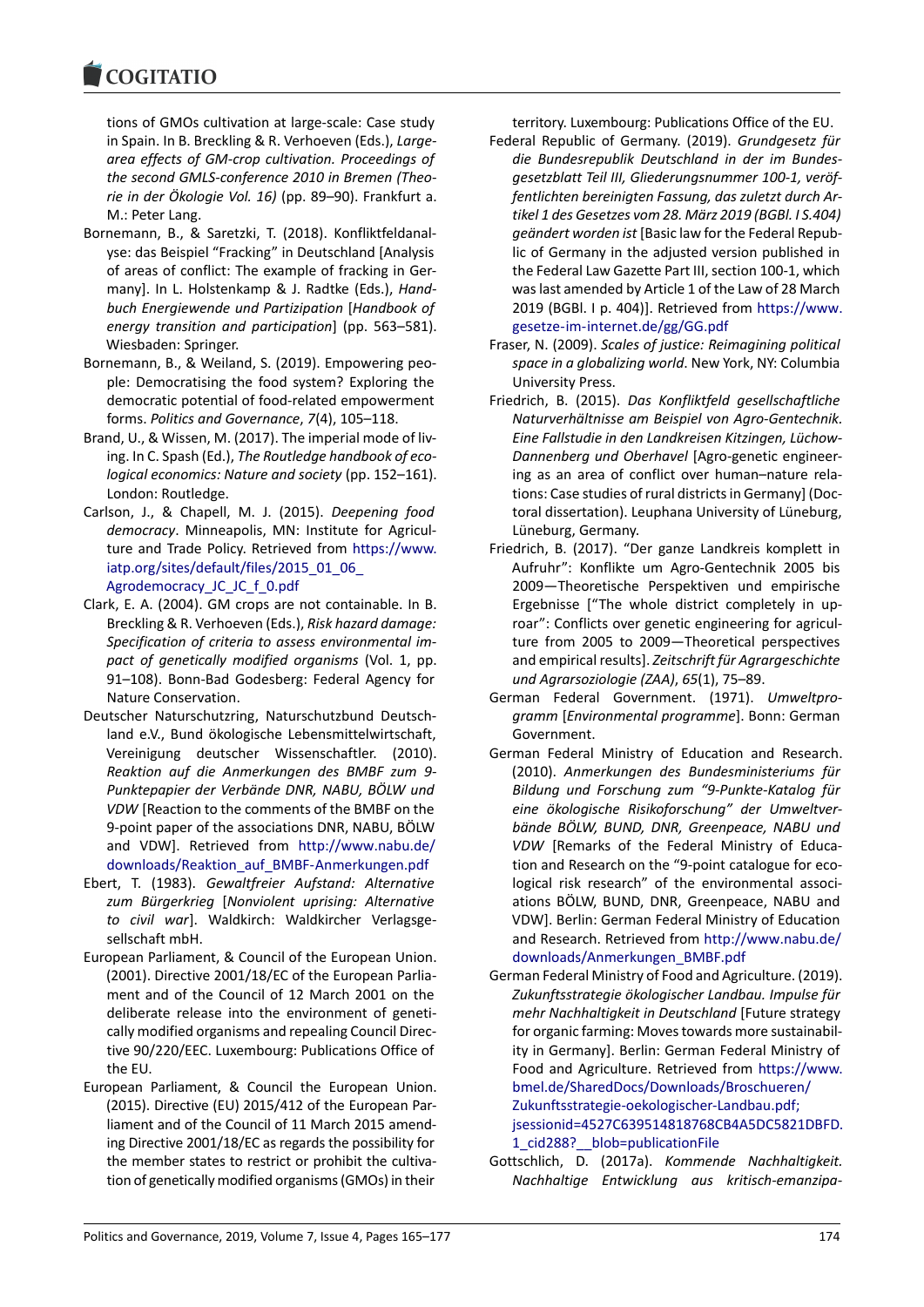*torischer Perspektive* [Sustainability to come: Sustainable development from a critical emancipatory perspective]. Baden-Baden: Nomos.

- Gottschlich, D. (2017b). Demokratisierung gesellschaftlicher Naturverhältnisse durch Widerstand und Gegenmacht: Die Bewegung gegen Agro-Gentechnik als Teil einer neuen Demokratiebewegung [Democratization of society-nature relations through resistance and countervailing power: The movement against biotechnology in agriculture as part of a new democracy movement]. In D. Gottschlich & T. Mölders (Eds.), *Politiken der Naturgestaltung: Ländliche Entwicklung und Agro-Gentechnik zwischen Kritik und Vision* [Shaping nature: Policy, politics and polity. Rural development and biotechnology in agriculture between criticism and vision] (pp. 193–216). Wiesbaden: Springer.
- Gottschlich, D., & Bellina, L. (2016). Justice and care: Critical emancipatory contributions to conceptualizing sustainable development. *Agriculture and Human Values (AHV)*, *33*(4), 941–953.
- Gottschlich, D., & Hackfort, S. K. (2016). Zur Demokratisierung gesellschaftlicher Naturverhältnisse: Und warum die Perspektiven der Politischen Ökologie dafür unverzichtbar sind [On the democratization of society-nature-relations: And why the perspectives of political ecology are indispensable for this]. *PVS Politische Vierteljahresschrift. Zeitschrift der Deutschen Vereinigung für Politische Wissenschaft*, *57*(2), 300–322.
- Gottschlich, D., & Katz, C. (2018). Caring with natur/s: Care als Transformationspraxis für die Gestaltung gesellschaftlicher Naturverhältnisse [Caring with nature/s: Care as transformative practice for shaping society–nature relations]. In W. Waidelich & M. Baumgarten (Eds.), *Um-Care zum Leben: Ökonomische, theologische, ethische und ökologische Aspekte von Sorgearbeit* [Caring back to life: Economic, theological, ethical and ecological aspects of care work] (pp. 83–105). Hamburg: VSA.
- Gottschlich, D., & Mölders, T. (Eds.). (2017). *Politiken der Naturgestaltung. Ländliche Entwicklung und Agro-Gentechnik zwischen Kritik und Vision* [Shaping nature: Policy, politics and polity. Rural development and biotechnology in agriculture between criticism and vision]. Wiesbaden: Springer.
- Gottschlich, D., & Sulmowski, Y. (2017). Reflections on the plurality of transdisciplinary processes in the research project PoNa: Dialogue with practitioners on picture-discourse-analysis as an example. In M. Padmanabhan (Ed.), *Transdisciplinarity for sustainability* (pp. 85–110). London: Routledge.
- Gottschlich, D., Sulmowski, J. A., & Friedrich, B. (2017). Fazit zum Politikfeld Agro-Gentechnik: Umkämpfte Naturgestaltung, umkämpfte Politikgestaltung [Conflicts over agro-genetic engineering: Conclusion— Contested processes of shaping nature and policy]. In D. Gottschlich & T. Mölders (Eds.), *Politiken der*

*Naturgestaltung: Ländliche Entwicklung und Agro-Gentechnik zwischen Kritik und Vision* [Shaping nature: Policy, politics and polity. Rural development and biotechnology in agriculture between criticism and vision] (pp. 217–224). Wiesbaden: Springer.

- Growth from Knowledge. (2018). Low-sugar and GMOfree are top factors when deciding what to eat or drink. *Growth from Knowledge*. Retrieved from http://www.gfk.com/global-studies/global-studiesdecision-factors-on-what-to-eat-and-drink/
- Haerlin, B. (2013). "Good Food—Good Farming!" Eine neue europäische Demokratiebewegung entsteht [\["Good Food—Good Farming!" A new European](http://www.gfk.com/global-studies/global-studies-decision-factors-on-what-to-eat-and-drink/) [movement for democracy is emerging\]. In Agr](http://www.gfk.com/global-studies/global-studies-decision-factors-on-what-to-eat-and-drink/)arBündnis e. V. (Eds.), *Der kritische Agrarbericht 2013. Schwerpunkt: Agrarreform* [The critical agricultural report 2013. Focus: Agricultural reform] (pp. 45–48). Konstanz and Hamm: ABL Bauernblatt Verlags-GmbH.
- Hassanein, N. (2003). Practicing food democracy: A pragmatic politics of transformation. *Journal of Rural Studies*, *19*(1), 77–86.
- Hoffmann, D. (1997). Barrieren für eine Anti-Gen-Bewegung. Entwicklung und Struktur des kollektiven Widerstands gegen Forschungs- und Anwendungsbereiche der Gentechnologie in der Bundesrepublik Deutschland [Barriers to an anti-GMO movement: Development and structure of collective resistance against investigation and application of genetic engineering in the Federal Republic of Germany]. In R. Martinsen (Ed.), *Politik und Biotechnologie: Die Zumutung der Zukunft* [Politics and biotechnology: The imposition of the future] (pp. 235–255). Baden-Baden: Nomos.
- Howard, P. H. (2009). Visualizing consolidation in the global seed industry: 1996–2008. *Sustainability*, *1*(4), 1266–1287.
- International Service for the Acquisition of Agri-biotech Applications. (2017). *Global status of commercialized biotech/GM crops in 2017* (Brief 53). Ithaca, NY: International Service for the Acquisition of Agribiotech Applications. Retrieved from http://www. isaaa.org/resources/publications/briefs/53/ download/isaaa-brief-53-2017.pdf
- Lang, T. (1999). Food policy for the 21st century: Can it be both radical and reasonable? In [M. Koc, R.](http://www.isaaa.org/resources/publications/briefs/53/download/isaaa-brief-53-2017.pdf) [MacRae, L. J. A. Mougeot, & J. Welsh \(Ed](http://www.isaaa.org/resources/publications/briefs/53/download/isaaa-brief-53-2017.pdf)s.), *For [hunger-proof cities: Sustainable ur](http://www.isaaa.org/resources/publications/briefs/53/download/isaaa-brief-53-2017.pdf)ban food systems* (pp. 216–224). Ottawa: International Development Research Centre.
- Levidow, L., & Carr, S. (2010). *GM food on trial: Testing European democracy*. New York, NY: Routledge.
- Loos, J., Abson, D., Chapell, M., Hanspach, J., Mikulack, F., Tichit, M., & Fischer, J. (2014). Putting meaning back into "sustainable intensification." *Frontiers in Ecology and the Environment*, *12*(6), 356–361.
- Mcintyre, B. R., Herren, H., Wakhungu, J., & Watson, R. T. (Eds.). (2009). *Agriculture at a crossroads: The global report* (International Assessment of Agricul-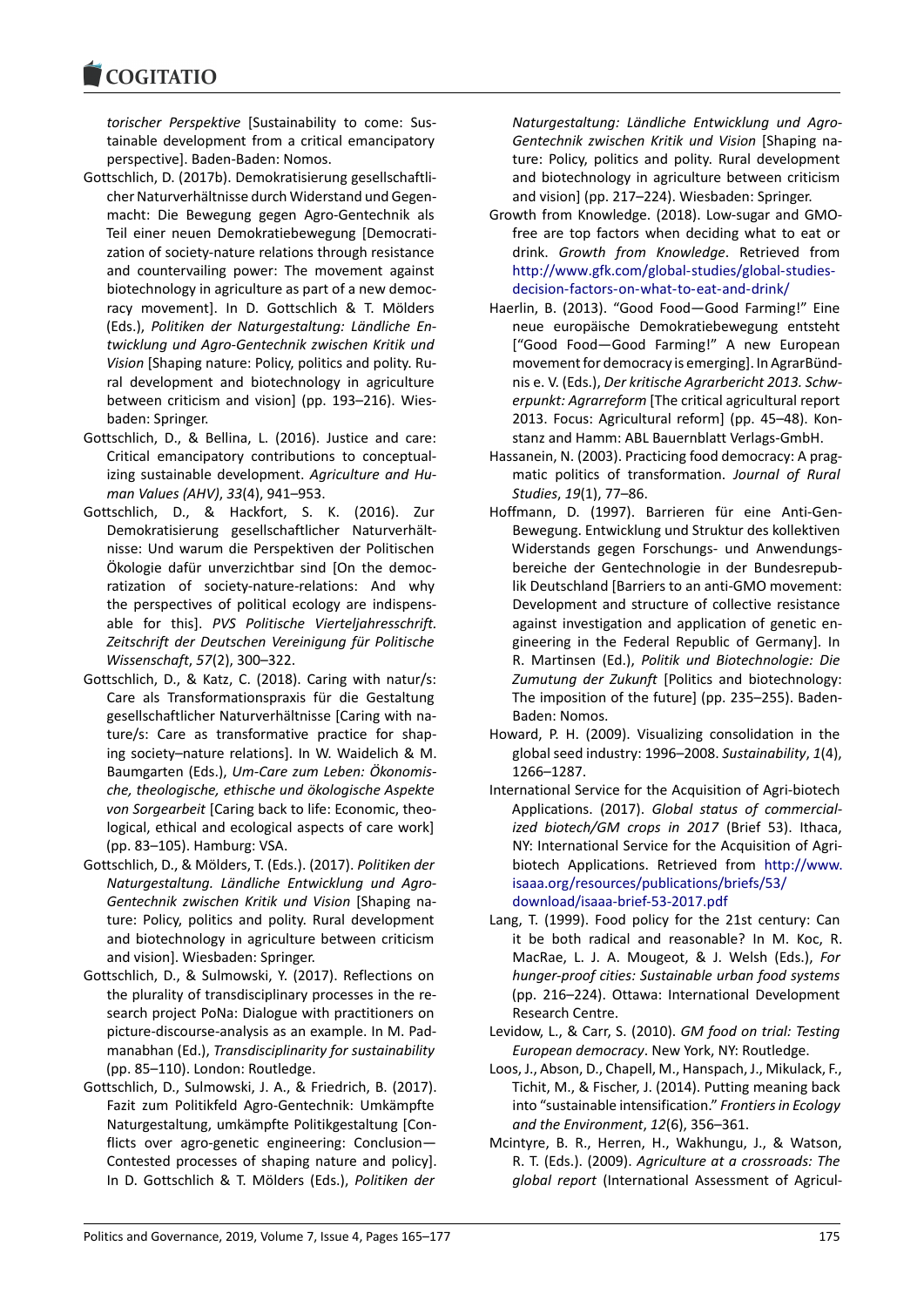tural Knowledge, Science and Technology for Development Report). Washington, DC: Island Press. Retrieved from http://wedocs.unep.org/bitstream/ handle/20.500.11822/8590/Agriculture\_at\_a\_ Crossroads\_Global\_Report.pdf?sequence=3 &isAllowed=y

- McMichael, P. (2014[\). Historicizing food sovereignty.](http://wedocs.unep.org/bitstream/handle/20.500.11822/8590/Agriculture_at_a_Crossroads_Global_Report.pdf?sequence=3&isAllowed=y) *The [Journal of Peasant Studies](http://wedocs.unep.org/bitstream/handle/20.500.11822/8590/Agriculture_at_a_Crossroads_Global_Report.pdf?sequence=3&isAllowed=y)*, *41*(6), 933–957.
- Pet[etin, L. \(2016\). Food democracy in food sys](http://wedocs.unep.org/bitstream/handle/20.500.11822/8590/Agriculture_at_a_Crossroads_Global_Report.pdf?sequence=3&isAllowed=y)tems. In [P. Thompson](http://wedocs.unep.org/bitstream/handle/20.500.11822/8590/Agriculture_at_a_Crossroads_Global_Report.pdf?sequence=3&isAllowed=y) & D. Kaplan (Eds.), *Encyclopedia of food and agricultural ethics*. Dordrecht: Springer. Retrieved from https://link.springer.com/content/pdf/ 10.1007%2F978-94-007-6167-4\_548-1.pdf
- Puig de la Bellacasa, M. (2017). *Matters of care: Speculative ethics in more than human worlds.* Minneapolis, MN: Minnes[ota University Press.](https://link.springer.com/content/pdf/10.1007%2F978-94-007-6167-4_548-1.pdf)
- Schimpf, M. (2008). *[Koexistenz im landwirtsch](https://link.springer.com/content/pdf/10.1007%2F978-94-007-6167-4_548-1.pdf)aftlichen Alltag: Bericht zur Verbreitung von gentechnisch verändertem Material durch Landmaschinen* [Coexistence in everyday agricultural life: Report on the dissemination of genetically modified material by agricultural machinery]. Hamm: AbL.
- Schmid, T. (2010). Runder Tisch Pflanzengenetik. Naturschützer bleiben zuhause [Round table on plant genetics. Nature conservationists stay at home]. *Taz*. Retrieved from http://www.taz.de/!55336
- Seifert, F. (2013). Transnational diffusion of a high-cost protest method: Open field destructions in France, Germany and Spain. *Interface: A Journal for and about Social Movements*, *5*[\(2\), 213–239.](http://www.taz.de/!55336)
- Seifert, F. (2017). Measuring the Europeanization of the anti-GM movement: Evidence from five EU Countries. *Mobilization: An International Quarterly*, *22*(3), 363–383.
- Stoppe-Ramadan, S., & Winter, G. (2010). EU and German law on coexistence: Individual and systemic solutions and their compatibility with property rights. In B. Breckling & R. Verhoeven (Eds.), *Large-area effects of GM-crop cultivation. Proceedings of the second GMLSconference 2010 in Bremen (Theorie in der Ökologie Vol. 16)* (pp. 121–124). Frankfurt a. M.: Peter Lang.

Sulmowski, J. (2017). *Kontroverse Praktiken einer öf-*

*fentlichen Kontroverse: Schließungen von Aushandlungsräumen in der Agro-Gentechnik-Debatte in Polen*. [Controversial practices in a public controversy: Closing off negotiating space in the debate on agro-genetic engineering]. Wiesbaden: Springer.

- Tronto, J. C. (2013). *Caring democracy. Markets, equality, and justice*. New York, NY: New York University Press.
- Vogt, M. (2007). GenEthik zwischen Interessens- und Überzeugungskonflikten. [Genetic ethics between conflicts of interests and convictions]. In B. Köstner, M. Vogt, & B. van Saan-Klein (Eds.), *Agro-Gentechnik im ländlichen Raum: Potenziale, Konflikte, Perspektiven* [Agro-genetic engineering in rural areas: Potentials, conflicts, perspectives] (pp. 21–40). Dettelbach: J.H. Röll Verlag.
- von Gleich, A., & Petschow, U. (2017). *Aktuelle Diskussion um die Einführung eines Innovationsprinzips und das Verhältnis zum Vorsorgeprinzip. Kurzstudie* [Current discussion on the introduction of an innovation principle and how it relates to the precautionary principle. Short survey]. Berlin: IÖW Institut für ökologische Wirtschaftsforschung.
- Winter, G. (2009). Pro und contra Gentechnik: ein Vorschlag zur Güte [For and against genetic engineering: A conciliatory proposition]. *Zeitschrift für Umweltrecht*, *20*(5), 225–226.
- Winter, G., & Stoppe-Ramadan, S. (2012). Koexistenz gentechnikfreier und gentechniknutzender Landwirtschaft: Von individueller zu systemischer Konfliktlösung [Coexistence of GMO-free and GMO-based agriculture: From individual to systemic conflict resolution]. In B. Breckling, G. Schmidt, & W. Schröder (Eds.), *GeneRisk—Systematische Risiken der Gentechnik: Analyse von Umweltwirkungen gentechnisch veränderter Organismen in der Landwirtschaft* [GeneRisk—Systemic risks of genetic engineering: Analysis of environmental effects of GMO in agriculture] (pp. 185–206). Berlin and Heidelberg: Springer Verlag.
- Wittman, H. (2011). Food sovereignty: A new rights framework for food and nature? *Environment and Society: Advances in Research*, *2*(1), 87–105.

# **About the Authors**



**Beate Friedrich** is an Environmental and Sustainability Scientist, currently teaching and researching at the Faculty of Sustainability at Leuphana University of Lüneburg, Germany, and researching as a Visiting Research Fellow at SPRU—Science Policy Research Unit, University of Sussex, Brighton, UK. Her research interests include social-ecological research, nature–gender relations, conflicts over plant breeding technologies, agricultural biotechnology and genetic engineering, sustainable regional development, conflict sociology, urban/rural sociology, and social movements.



**Sarah Hackfort** is a Political Scientist and Head of Research for Sustainability and Transformation at the Institute of Future Studies and Technology Assessment (IZT) in Berlin. She is also Co-Leader of the research group 'BioMaterialities' at the Department of Agriculture and Food Policy at Humboldt-Universität zu Berlin. Her research interests include social-ecological transformation processes, agriculture and technologies from a political ecology and feminist perspective.